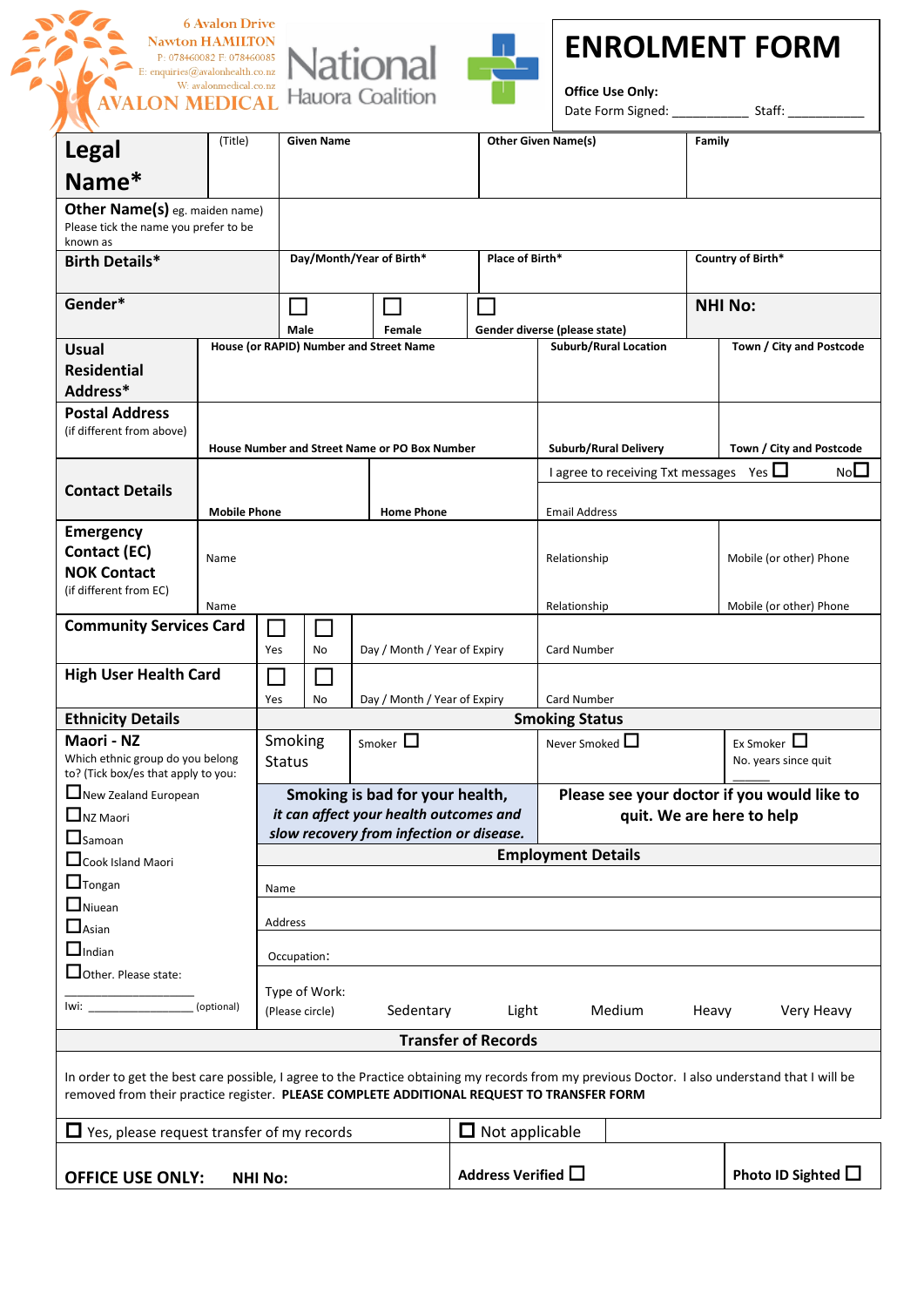| <b>My Declaration Of Entitlement And Eligibility</b>                                                                                                                                                                                |                                                                                                            |   |  |  |  |
|-------------------------------------------------------------------------------------------------------------------------------------------------------------------------------------------------------------------------------------|------------------------------------------------------------------------------------------------------------|---|--|--|--|
| I am entitled to enrol because I am residing permanently in New Zealand.                                                                                                                                                            |                                                                                                            |   |  |  |  |
| The definition of residing permanently in NZ is that you intend to be resident in New Zealand for at least 183 days in the next 12 months                                                                                           |                                                                                                            |   |  |  |  |
|                                                                                                                                                                                                                                     | I am eligible to enrol because:                                                                            |   |  |  |  |
| I am a New Zealand citizen (If yes, tick box and proceed to I confirm that, if requested, I can provide proof<br>A<br>of my eligibility below).                                                                                     |                                                                                                            |   |  |  |  |
| If you are not a New Zealand citizen please tick which eligibility criteria applies to you (B-J) below:                                                                                                                             |                                                                                                            |   |  |  |  |
| $\, {\bf B}$                                                                                                                                                                                                                        | I hold a resident visa or a permanent resident visa (or a residence permit if issued before December 2010) | П |  |  |  |
| $\mathsf{C}$<br>I am an Australian citizen or Australian permanent resident AND able to show I have been in New Zealand<br>or intend to stay in New Zealand for at least 2 consecutive years                                        |                                                                                                            |   |  |  |  |
| I have a work visa/permit and can show that I am able to be in New Zealand for at least 2 years (previous<br>D<br>permits included)                                                                                                 |                                                                                                            |   |  |  |  |
| E<br>I am an interim visa holder who was eligible immediately before my interim visa started                                                                                                                                        |                                                                                                            |   |  |  |  |
| I am a refugee or protected person OR in the process of applying for, or appealing refugee or protection<br>F<br>status, OR a victim or suspected victim of people trafficking                                                      |                                                                                                            |   |  |  |  |
| П<br>G<br>I am under 18 years and in the care and control of a parent/legal guardian/adopting parent who meets one<br>criterion in clauses a-f above OR in the control of the Chief Executive of the Ministry of Social Development |                                                                                                            |   |  |  |  |
| H<br>I am a NZ Aid Programme student studying in NZ and receiving Official Development Assistance funding (or<br>their partner or child under 18 years old)                                                                         |                                                                                                            |   |  |  |  |
| I am participating in the Ministry of Education Foreign Language Teaching Assistantship scheme                                                                                                                                      |                                                                                                            |   |  |  |  |
| I am a Commonwealth Scholarship holder studying in NZ and receiving funding from a New Zealand<br>J<br>university under the Commonwealth Scholarship and Fellowship Fund                                                            |                                                                                                            |   |  |  |  |
| Evidence sighted (office use only)<br>I confirm that, if requested, I can provide proof of my eligibility                                                                                                                           |                                                                                                            |   |  |  |  |
|                                                                                                                                                                                                                                     |                                                                                                            |   |  |  |  |

## **My agreement to the enrolment process NB. Parent or Caregiver to sign if you are under 16 years.**

**I intend to use this practice** as my regular and on-going provider of general practice / GP / health care services. **I understand** that by enrolling with **Avalon Medical,** I will be included in the enrolled population of National Hauora Coalition (NHC) and my name address and other identification details will be included on the Practice, PHO and National Enrolment Service Registers.

**I understand** that if I visit another health care provider where I am not enrolled I may be charged a higher fee. **I have been given information** about the benefits and implications of enrolment and the services this practice and PHO provides along with the PHO's name and contact details.

**I have read and I agree** with the Use of Health Information Statement. The information I have provided on the Enrolment Form will be used to determine eligibility to receive publicly-funded services. Information may be compared with other government agencies, but only when permitted under the Privacy Act.

**I understand** that the Practice participates in a national survey about people's health care experience and how their overall care is managed. Taking part is voluntary and all responses will be anonymous, I can decline the survey or opt out of the survey by informing the practice. The survey provides important information that is used to improve health services. **I agree** to inform the practice of any changes in my contact details and entitlement and/or eligibility to be enrolled.

| If you are female aged between 45-65 years, you may be eligible to enrol in the BreastScreen Aotearoa free breast screening<br>programme. Do you give your consent for Avalon Medical to enrol you if and when you are eligible YES NO |                                                                   |                 |                       |           |  |  |  |
|----------------------------------------------------------------------------------------------------------------------------------------------------------------------------------------------------------------------------------------|-------------------------------------------------------------------|-----------------|-----------------------|-----------|--|--|--|
| <b>Signatory Details</b>                                                                                                                                                                                                               |                                                                   |                 |                       |           |  |  |  |
|                                                                                                                                                                                                                                        | Signature*                                                        | Day/Month/Year* | Self Signing          | Authority |  |  |  |
| An authority has the legal right to sign for another person if for some reason they are unable to consent on their own behalf                                                                                                          |                                                                   |                 |                       |           |  |  |  |
| <b>Authority Details</b>                                                                                                                                                                                                               |                                                                   |                 |                       |           |  |  |  |
| (where signatory is not                                                                                                                                                                                                                |                                                                   |                 |                       |           |  |  |  |
| the enrolling person)                                                                                                                                                                                                                  | <b>Full Name</b>                                                  | Relationship    | <b>Contact Number</b> |           |  |  |  |
|                                                                                                                                                                                                                                        |                                                                   |                 |                       |           |  |  |  |
|                                                                                                                                                                                                                                        | Basis of authority (e.g. Parent of a child under 16 years of age) |                 |                       |           |  |  |  |
|                                                                                                                                                                                                                                        |                                                                   |                 |                       |           |  |  |  |

| <b>Form</b> \<br><b>Version</b> | 2022<br><b>NHC</b><br>Dated: 02 May<br>Version 8 |
|---------------------------------|--------------------------------------------------|
|                                 |                                                  |